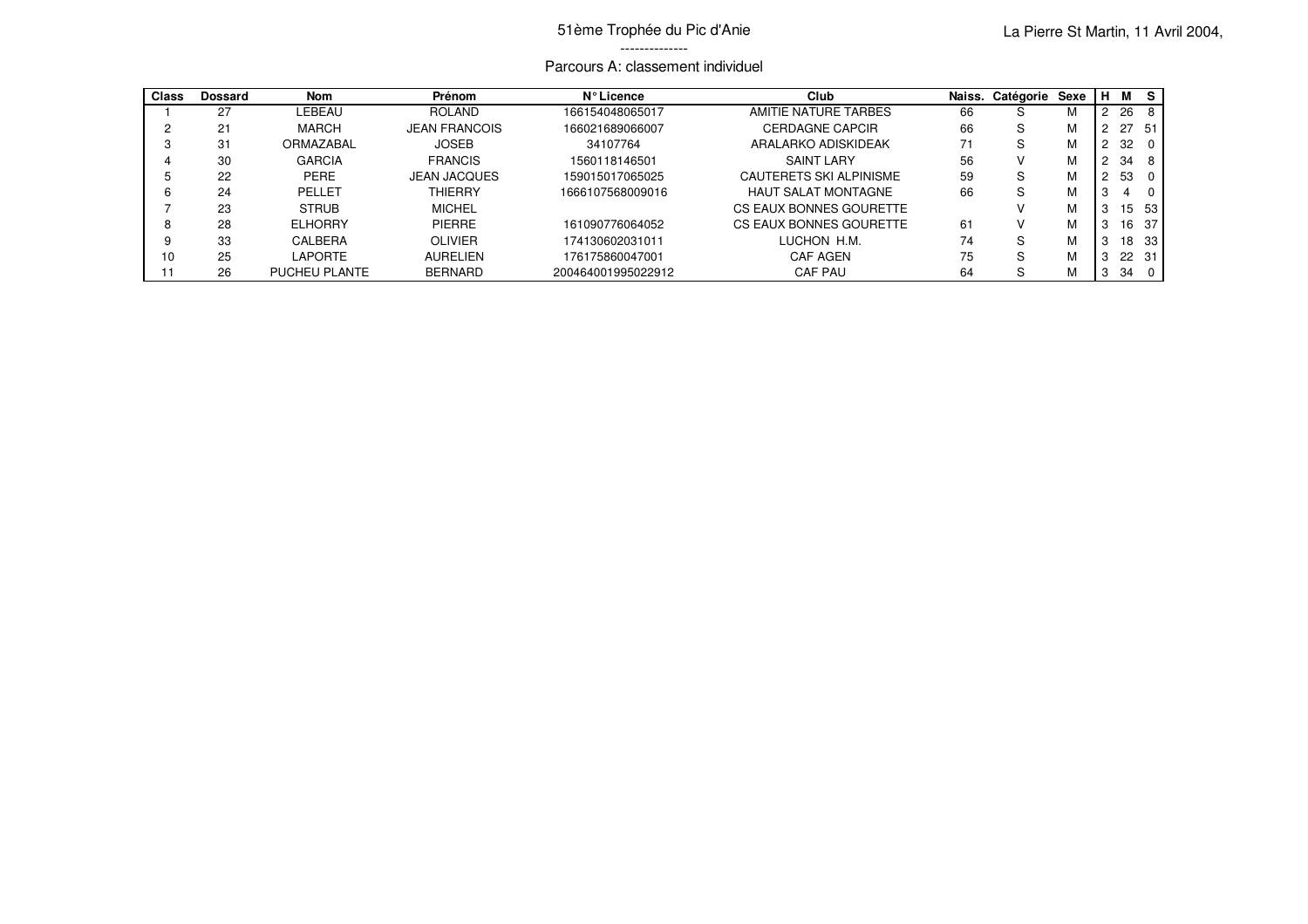## 51ème Trophée du Pic d'Anie --------------

## Parcours A: classement par équipes de 2

| Class | Dossard | <b>Nom</b>      | Prénom         | N° Licence        | Club                       | Naiss. | Catégorie | Sexe | н |    | - S      |
|-------|---------|-----------------|----------------|-------------------|----------------------------|--------|-----------|------|---|----|----------|
|       | 3A      | <b>JUMERE</b>   | <b>BERNARD</b> | 149129123075099   | BAGNERES DE BIGORRE        | 49     |           | ΙVΙ  |   | 30 | 59       |
|       | 3B      | <b>JUMERE</b>   | <b>WILFRID</b> | 171129124075099   | <b>BAGNERES DE BIGORRE</b> | 71     | S         | м    |   | 30 | 59       |
|       | 2A      | <b>MARQUIER</b> | <b>MICHEL</b>  | 162125947065017   | AMITIE NATURE TARBES       | 62     | S         | м    |   |    | 45       |
|       | 2B      | <b>BONZOMS</b>  | JEAN PAUL      | 167068205065025   | CAUTERETS SKI ALPINISME    | 67     | S         | м    |   |    | 45       |
|       | 6A      | <b>DOUMECO</b>  | <b>HENRI</b>   | 170065129064052   | CS EAUX BONNES GOURETTE    | 70     | S         |      |   | 35 | $\Omega$ |
|       | 6B      | <b>BASTIN</b>   | <b>MATHIEU</b> | 174129062064052   | CS EAUX BONNES GOURETTE    | 74     | S.        | м    |   | 35 | $\Omega$ |
|       | 7Α      | <b>BOREL</b>    | <b>PATRICE</b> | 1611026930065036  | TRANSPYROS                 | 61     |           |      |   | 58 | 32       |
|       | 7В      | <b>AYERBE</b>   | <b>ALAIN</b>   | 15501096306501215 | <b>TRANSPYROS</b>          | 55     |           | м    |   | 58 | -32      |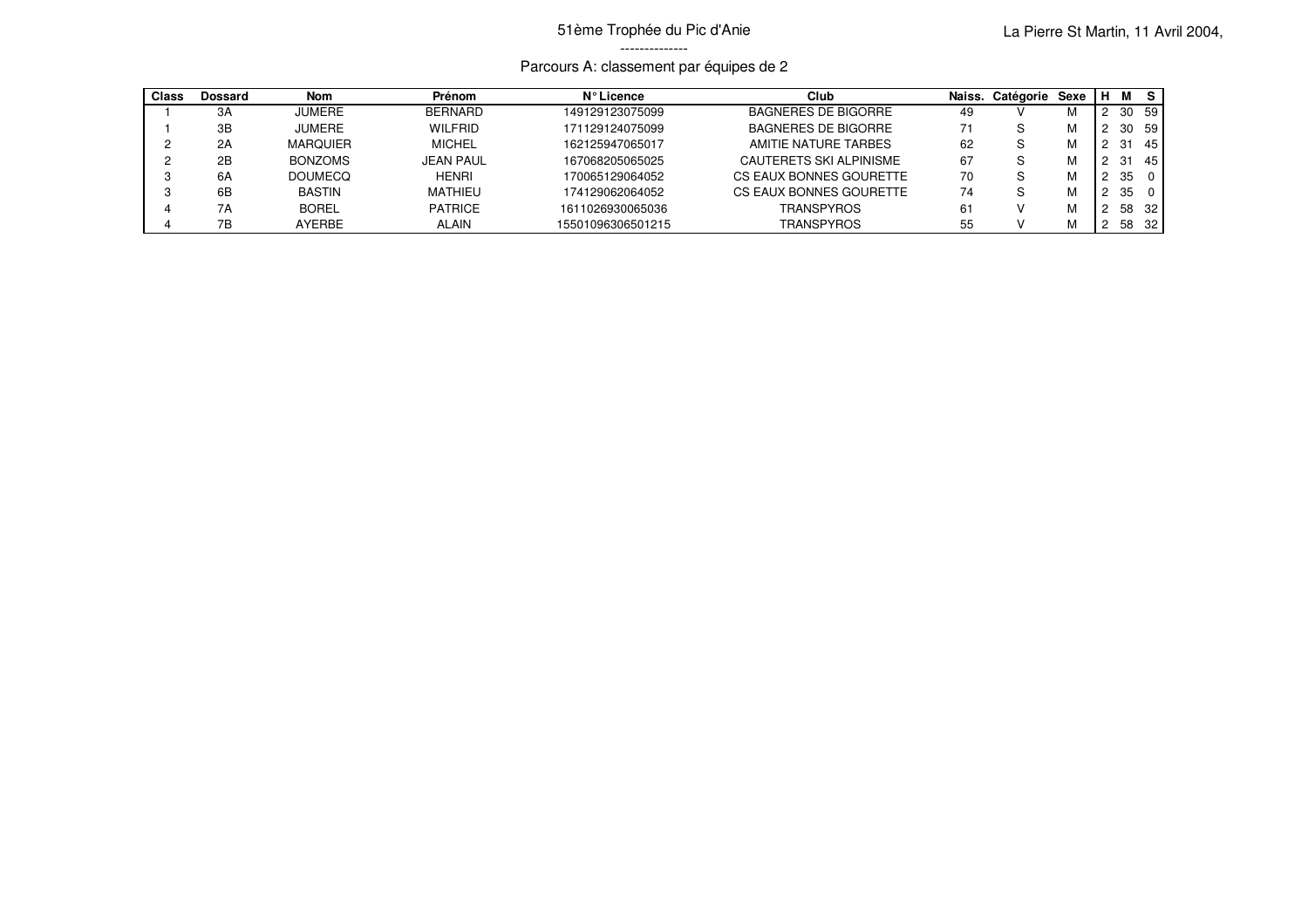## Parcours B: classement individuel

| Class          | <b>Dossard</b> | <b>Nom</b>         | Prénom               | N° Licence           | Club                         | Naiss. | Catég.        | <b>Sexe</b> | H              | M              | ${\bf s}$      |
|----------------|----------------|--------------------|----------------------|----------------------|------------------------------|--------|---------------|-------------|----------------|----------------|----------------|
| $\mathbf{1}$   | 157            | <b>DELAS</b>       | <b>FRANCOIS</b>      | 185133412065017      | <b>AMITIE NATURE TARBES</b>  | 85     | J             | M           |                | 38             | $\overline{4}$ |
| $\sqrt{2}$     | 124            | <b>GRANDVILAIN</b> | <b>JEROME</b>        | <b>LICENCE FFME</b>  | <b>SCOVA</b>                 | 74     | $\mathsf S$   | M           | 1              | 41             | 10             |
| 3              | 151            | <b>PEYET</b>       | <b>MATHIEU</b>       |                      | LUCHON HAUTE MONTAGNE        | 87     | $\mathsf C$   | М           | $\mathbf{1}$   | 41             | 24             |
| $\overline{4}$ | 153            | PRADEL             | <b>MAXIME</b>        |                      | LUCHON HAUTE MONTAGNE        | 87     | $\mathsf C$   | M           | $\mathbf{1}$   |                | 42 26          |
| $\overline{5}$ | 131            | <b>TERRYN</b>      | <b>JEREMIE</b>       | <b>DEC</b>           | <b>SCOVA</b>                 | 70     | $\mathbf S$   | M           | $\mathbf{1}$   | 43             | 53             |
| 6              | 140            | <b>GRISNAUX</b>    | <b>JEAN LUC</b>      | LICENCE SCOVA        | <b>SCOVA</b>                 | 78     | S             | M           | $\mathbf{1}$   | 47             | 25             |
| $\overline{7}$ | 123            | <b>GRISNAUX</b>    | <b>ROGER</b>         | 145004729064052      | CS EAUX BONNES GOURETTE      | 45     | $\vee$        | M           | $\mathbf{1}$   | 48             | 16             |
| 8              | 146            | <b>FERNANDES</b>   | <b>OLIVIER</b>       | 164176913031011      | LUCHON HAUTE MONTAGNE        | 64     | $\vee$        | M           | $\mathbf{1}$   | 49             | 55             |
| 9              | 102            | <b>LEULIETTE</b>   | <b>FRANCK</b>        | 165106979064052      | CS EAUX BONNES GOURETTE      | 65     | $\mathsf S$   | M           | $\mathbf{1}$   | 50             | 58             |
| 10             | 125            | <b>SANTOS</b>      | <b>JEAN CLAUDE</b>   | 165106980064052      | CS EAUX BONNES GOURETTE      | 65     | S             | M           | $\mathbf{1}$   | 51             | 18             |
| 11             | 122            | <b>MABRUT</b>      | <b>FRANCK</b>        |                      | <b>SANCY GRIMPE</b>          | 62     | V             | M           | $\mathbf{1}$   | 52             | 56             |
| 12             | 166            | <b>RIBOLLET</b>    | <b>XAVIER</b>        |                      |                              |        |               | M           | $\mathbf{1}$   | 54             | 26             |
| 13             | 156            | <b>GOEMARE</b>     | <b>JEAN BAPTISTE</b> | 184169011064052      | CS EAUX BONNES GOURETTE      | 84     | J             | M           | $\mathbf{1}$   | 54             | 51             |
| 14             | 117            | <b>ALCACEBE</b>    | <b>ERIC</b>          | 175088336064033      | <b>BORTUKARIAK</b>           | 75     | S             | M           | $\mathbf{1}$   | 56             | 41             |
| 15             | 128            | <b>IGOUASSEL</b>   | <b>PASCAL</b>        | 168113389064043      | <b>SCOVA</b>                 | 68     | S             | M           | $\mathbf{1}$   | 57             | 20             |
| 16             | 154            | CRAMPOU            | <b>FREDERIC</b>      | 187174836065017      | <b>AMITIE NATURE TARBES</b>  | 87     | $\mathsf C$   | M           | $\mathbf{1}$   | 58             | 37             |
| 17             | 144            | <b>VIGNEAU</b>     | <b>GILLES</b>        | <b>DEC</b>           | <b>SCOVA</b>                 | 74     | $\mathsf S$   | M           | $\mathbf{1}$   | 58             | 54             |
| 18             | 145            | COUROUAU           | PHILIPPE             | <b>DEC</b>           | <b>SCOVA</b>                 | 73     | S             | M           | $\mathbf 2$    | $\Omega$       | 10             |
| 19             | 130            | <b>LATORRE</b>     | <b>ANDRE</b>         | 166106344064052      | CS EAUX BONNES GOURETTE      | 66     | $\mathsf S$   | M           | $\overline{c}$ | $\mathbf 0$    | 35             |
| 20             | 116            | <b>PASSIMOURT</b>  | <b>DAVID</b>         | 174127943064052      | CS EAUX BONNES GOURETTE      | 74     | $\mathbf S$   | M           | $\overline{c}$ | $\mathbf{1}$   | 16             |
| 21             | 148            | <b>FERNANDES</b>   | <b>ANDRE</b>         | 163176824064052      | CS EAUX BONNES GOURETTE      | 63     | $\vee$        | M           | $\overline{2}$ | $\overline{c}$ | 17             |
| 22             | 126            | <b>CRETIN</b>      | <b>MICHEL</b>        | 15110695506517       | AMITIE NATURE TARBES         | 51     | $\vee$        | M           | $\overline{c}$ | $\overline{c}$ | 20             |
| 23             | 159            | <b>ARRATEIG</b>    | <b>LAURENT</b>       | <b>DEC</b>           | <b>SCOVA</b>                 | 75     | ${\mathbb S}$ | M           | $\overline{c}$ | 3              | 15             |
| 24             | 109            | <b>GOUSSIES</b>    | <b>SEBASIEN</b>      | <b>LICENCE SCOVA</b> | <b>SCOVA</b>                 | 72     | S             | M           | $\overline{c}$ | 3              | 57             |
| 25             | 132            | <b>PACHEU</b>      | <b>THIERRY</b>       | <b>LICENCE SCOVA</b> | <b>SCOVA</b>                 | 75     | $\mathsf S$   | M           | $\overline{c}$ | 5              | 31             |
| 26             | 127            | <b>MYSTRE</b>      | <b>ALAIN</b>         | 158176320065025      | CAUTERETS SKI ALPINISME      | 58     | $\vee$        | M           | $\overline{2}$ | 11             | 34             |
| 27             | 108            | <b>RAMANOEL</b>    | <b>JEAN CHARLES</b>  | <b>DEC</b>           | <b>SCOVA</b>                 | 52     | V             | M           | $\overline{c}$ | 11             | 44             |
| 28             | 147            | <b>FERNANDES</b>   | <b>JEREMY</b>        | 188170923031011      | <b>LUCHON HAUTE MONTAGNE</b> | 88     | C             | M           | $\overline{2}$ | 13             | 3              |
| 29             | 133            | LE GUER            | <b>YVES</b>          | 165107865064052      | CS EAUX BONNES GOURETTE      | 65     | $\vee$        | M           | $\overline{c}$ | 14             | 47             |
| 30             | 163            | <b>DESTROUESSE</b> | MARIE DOMINIQUE      | 262119356066061      | <b>ASPTT PAU</b>             |        |               | E           | $\overline{c}$ | 18             | 3              |
| 31             | 112            | <b>BESOMBES</b>    | <b>DANIEL</b>        | 159014782064030      | <b>MESSIER SPORT</b>         | 59     | $\vee$        | M           | $\overline{c}$ | 29             | 47             |
| 32             | 101            | <b>SAYERCE</b>     | <b>PATRICK</b>       | <b>DEC</b>           | <b>SCOVA</b>                 | 66     | $\mathbf S$   | M           | $\overline{c}$ | 37             | 8              |
| 33             | 134            | <b>GITTON</b>      | <b>ALAIN</b>         | 151008465064013      | PYRENEA SPORTS               | 51     | V             | M           | $\mathbf 2$    | 37             | 41             |
| 34             | 106            | <b>BROUCARET</b>   | <b>MAURICE</b>       | 64001975001256       | <b>CAF PAU</b>               | 42     | $\vee$        | M           | $\overline{c}$ | 47             | 44             |
| 35             | 160            | <b>DUMON</b>       | <b>MAURICE</b>       |                      | LHM                          |        |               | M           | $\overline{c}$ | 53             | $\mathbf 0$    |
| 36             | 129            | LAGRAVE            | <b>JEAN MICHEL</b>   | <b>LICENCE SCOVA</b> | <b>SCOVA</b>                 | 62     | V             | M           | $\overline{c}$ | 56             | $\mathbf 0$    |
| 37             | 105            | <b>SOORS</b>       | PHILIPPE             | 64512002000789145    | <b>CAF TURBO</b>             | 62     | $\vee$        | M           | $\mathbf 2$    | 56             | 15             |
| 38             | 164            | LASALLE            | <b>SAINT JEAN</b>    |                      |                              |        |               | M           | 3              | 6              | $\mathbf 0$    |
| 39             | 107            | LASSERRE           | <b>CHRISTIAN</b>     | 154071255033         | <b>CHU MONTAGNE</b>          | 54     | $\sf V$       | M           | 3              | 6              | $\mathbf 2$    |
| 40             | 118            | <b>RAUBER</b>      | <b>FRANCOIS</b>      | LICENCE SCOVA        | <b>TCA CESTAS</b>            | 59     | $\vee$        | M           | 3              | $\overline{7}$ | 74             |
| 41             | 165            | PEOU DECERF        | <b>CLAIRE</b>        |                      |                              |        |               | E           | 3              | 11             | $\Omega$       |
| 42             | 155            | <b>JUGLAIR</b>     | <b>SOPHIE</b>        | 165017176519         | AMITIE NATURE TARBES         | 84     | J             | F           | 3              | 11             | 35             |
| 43             | 141            | <b>WINSTEL</b>     | CAROLE               | <b>DEC</b>           | <b>SCOVA</b>                 | 71     | S             | F           | 3              | 21             | 56             |
| 44             | 110            | <b>FERT</b>        | <b>JEAN MARC</b>     | 149068901064004      | <b>ASPTT PAU</b>             | 49     | V             | M           | 3              | 27             | $\mathbf 0$    |
| 45             | 111            | <b>DAUM</b>        | <b>EMMANUEL</b>      | 74402000028209       | CAF CHAMONIX MONT BLANC      | 50     | $\vee$        | M           | 3              | 31             | $\overline{c}$ |
| 46             | 161            | SOUVIRON           | <b>PASCAL</b>        |                      |                              |        |               | M           | 3              | 38             | 57             |
| 47             | 162            | GABE               | <b>COLETTE</b>       |                      |                              |        |               | F           | 3              | 38             | 57             |
| 48             | 104            | <b>CHAMPIER</b>    | DANIEL               | <b>LICENCE SCOVA</b> | <b>SCOVA</b>                 | 59     | V             | M           | 3              | 40             | 31             |
| 49             | 103            | <b>LAVOINNE</b>    | <b>AGNES</b>         | <b>LICENCE SCOVA</b> | <b>SCOVA</b>                 | 70     | $\mathbf S$   | F           | 3              |                | 40 34          |